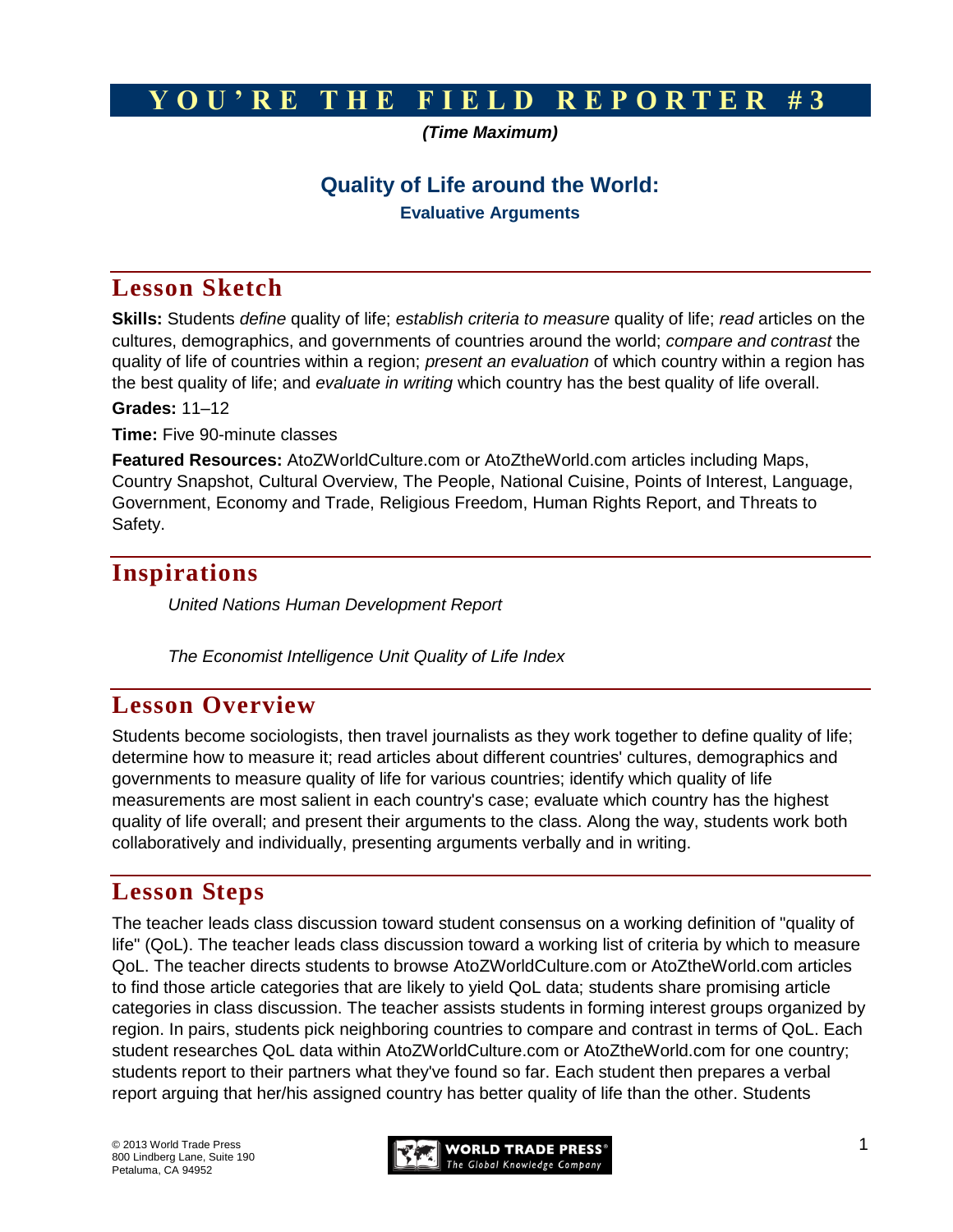present their reports to the class, with those working on neighboring countries presenting one after the other, in point-counterpoint style. Students take notes during other pairs' presentations in order to complete a written evaluation of which country has the best QoL overall.

# **Standards Met**

- **1. Common Core State Standards for Literacy in History/Social Studies, Science, and Technical Subjects: College and Career Readiness Anchors for Reading**
	- a. Key Ideas and Details 1
	- b. Integration of Knowledge and Ideas 7
	- c. Range of Reading and Level of Text Complexity 10
- **2. Common Core State Standards for Literacy in History/Social Studies, Science, and Technical Subjects: College and Career Readiness Anchors for Writing**
	- a. Text Types and Purposes 1, 2
	- b. Production and Distribution of Writing 4, 5, 6
	- c. Research to Build and Present Knowledge 7,8,9
	- d. Range of Writing 10
- **3. Common Core State Standards for English Language Arts: College and Career Readiness Anchors for Reading**
	- a. Key Ideas and Details 1, 2
	- b. Integration of Knowledge and Ideas 7
	- c. Range of Reading and Level of Text Complexity 10
- **4. Common Core State Standards for English Language Arts: College and Career Readiness Anchors for Writing**
	- a. Text Types and Purposes 1, 2
	- b. Production and Distribution of Writing 4, 5, 6
	- c. Research to Build and Present Knowledge 7,8,9
	- d. Range of Writing 10
- **5. Common Core State Standards for English Language Arts: College and Career Readiness Anchors for Speaking and Listening**
	- a. Comprehension and Collaboration 1, 2
	- b. Presentation of Knowledge and Ideas 4,6
- **6. Common Core State Standards for English Language Arts: College and Career Readiness Anchors for Language**
	- a. Conventions of Standard English 1, 2
	- b. Knowledge of Language 3
	- c. Vocabulary Acquisition and Use 4, 6
- **7. National Council of Teachers of English (NCTE) Standards for the English Language Arts** 
	- a. 1, 3, 4, 7, 8
- **8. National Council for the Social Studies (NCSS) National Curriculum Standards for Social Studies**  a. 1, 3, 4, 5, 6, 7, 8, 9, 10

# **Supplies**

- Computer access for each student
- Access to AtoZWorldCulture.com or AtoZtheWorld.com
- Access to supplemental online quality-of-life references like the United Nations Human Development Report

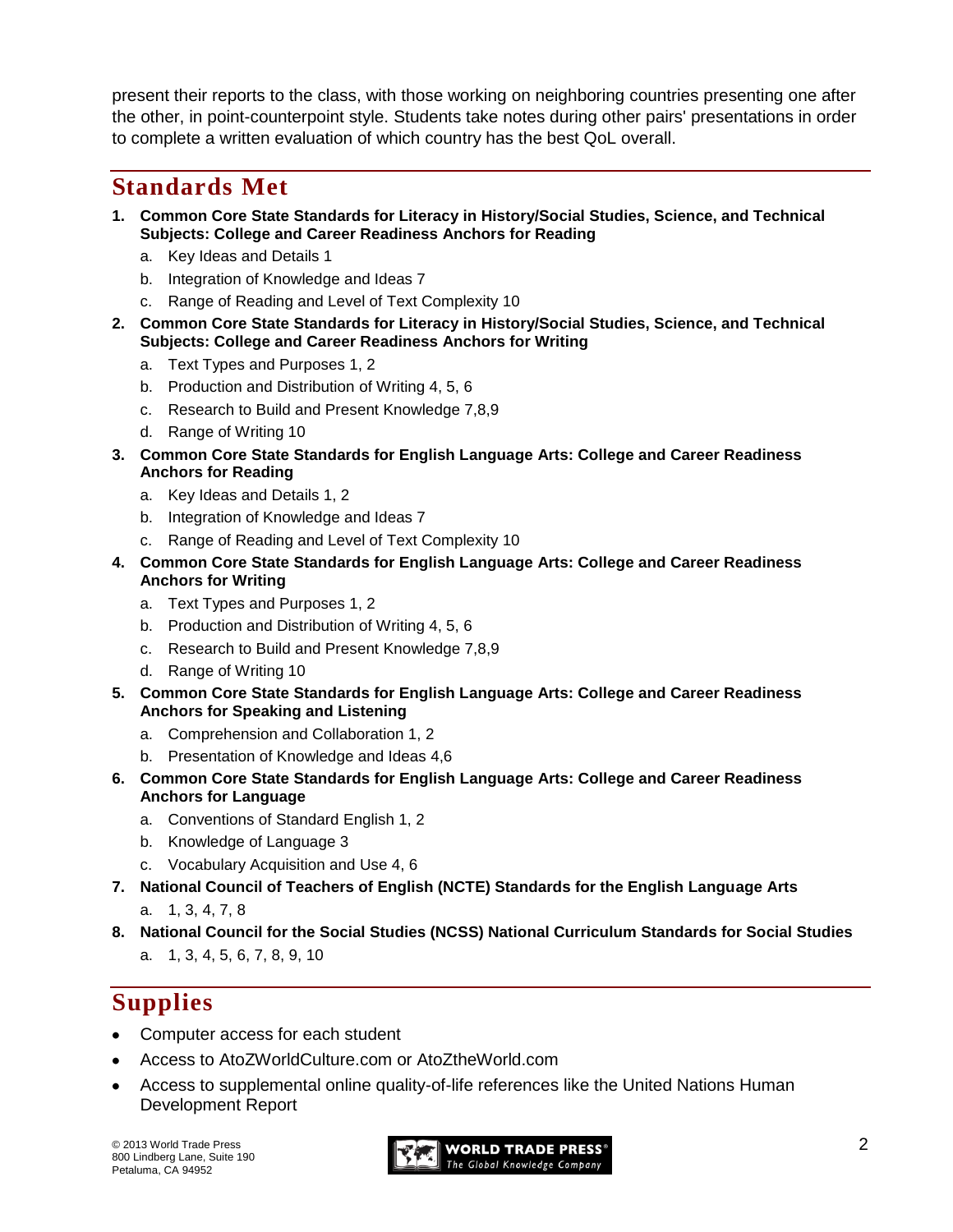- Access to supplemental online language references like BBC Languages, Omniglot.com, and  $\bullet$ Forvo.com
- Access to supplemental online travel references like Gadling, BBC travel, and Lonely Planet
- **Dictionaries**
- Notebooks, pens, etc.
- Flashcards or other supplies for presentation notes
- Printer access

# **Instructional Plan**

### Student Objectives

### **Students will:**

- Improve reading comprehension skills, note taking skills, abstract reasoning skills, speaking skills, and writing skills.
- Research independently, determining which sources are most likely to be helpful in addressing specific research questions.
- Recognize key pieces of information and share them with others in both verbal and written forms.
- Persuasively connect evidence to assertions.
- Practice taking notes, prewriting, drafting, and other preparatory strategies for writing; combine preparatory steps into finished presentations and essays.
- Increase geographic knowledge, geopolitical awareness, and awareness of global interconnectedness.
- Begin to develop a sense of which languages are spoken in what regions, and have a brief encounter with a language other than English.
- Become more sophisticated global citizens able to engage in dialogue with those different from themselves.

### Session One

## **Teacher introduction**

#### **Introduction**

- Introduce the idea of "quality of life," and the idea of measuring quality of life quantitatively and qualitatively.
- Ask students to brainstorm about what quality of life (QoL) might be, and how one might measure it.
- Consider taking students on an online tour of the United Nations Human Development Report and/or The Economist Intelligence Unit Quality of Life Index (the former being both more entertaining and easier to comprehend than the latter) to see examples of what researchers measure to assess QoL-related questions: access to education, access to healthcare, gender equity, and so on.

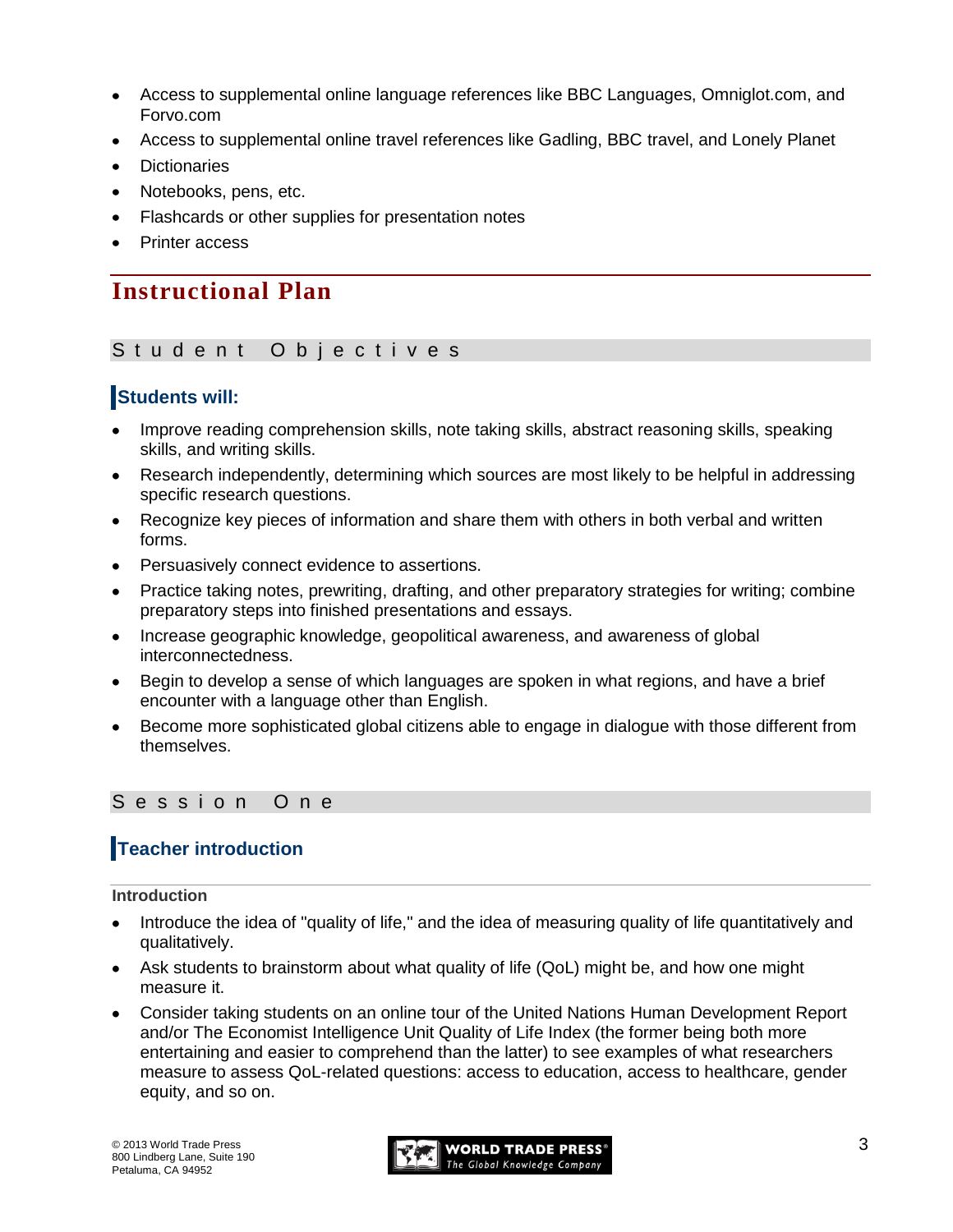#### **Defining terms**

- In class discussion, ask students to refine their ideas of QoL until they achieve consensus regarding a working definition of QoL.
- Ask students to discuss toward consensus regarding a working set of criteria for measuring QoL. (If they are stumped, suggest a couple of starter measurements: physical items such as sufficient food or pleasant climate, and/or social items such as religious freedom.) Keep this list of QoL criteria visible on the board, or in a handout to students, or otherwise accessible as students read about countries and prepare their presentations and essays.

### **Seeking research sources**

- Direct students to visit AtoZWorldCulture.com or AtoZtheWorld.com. Ask students to explore the site, looking at any country or countries, to discover which article series contain QoL-related information.
- If students are stumped, get them started by pointing out indicators such as those contained in the Religious Freedom reports, or the literacy rates noted in The People.
- Based on students' discoveries, generate a class list of QoL-related article series.

### **Setting expectations**

Establish that all readings, prewritings, and discussions are note taking/prewriting exercises toward a final verbal report and final essay assignment—if students complete all steps along the way, the final assignments will be a snap.

### **Inspiring curiosity**

Using a large wall map or other resource, get students thinking about which countries in the world they are curious to know more about.

### **Assigning research mission**

- Direct students to organize themselves into pairs. Students who already know what region/s they are most interested in should seek out likeminded partners—pairs will be researching neighboring countries.
- Explain to students that they will:
	- Choose a region.
	- Choose two countries within that region.
	- Divide and conquer: each student will be the primary researcher for one country.
	- Read independently within articles for her/his assigned country and take notes on information pertinent to QoL criteria, whatever the class has determined those to be.
	- Gather with partners to share findings for assigned countries.
	- Present to the class an argument for why the assigned country has a higher QoL than the  $\equiv$ partner's assigned country, using evidence/information drawn from country articles for both countries.
	- Take notes during other students' presentations.
	- Write an argument declaring one country to have the highest QoL of all countries studied, offering evidence drawn from notes taken during other people's presentations.

### **Research with purpose**

Oversee students' efforts as they choose their two countries, read articles, and take preliminary notes on their countries' QoL data, using the class-generated list of QoL criteria.

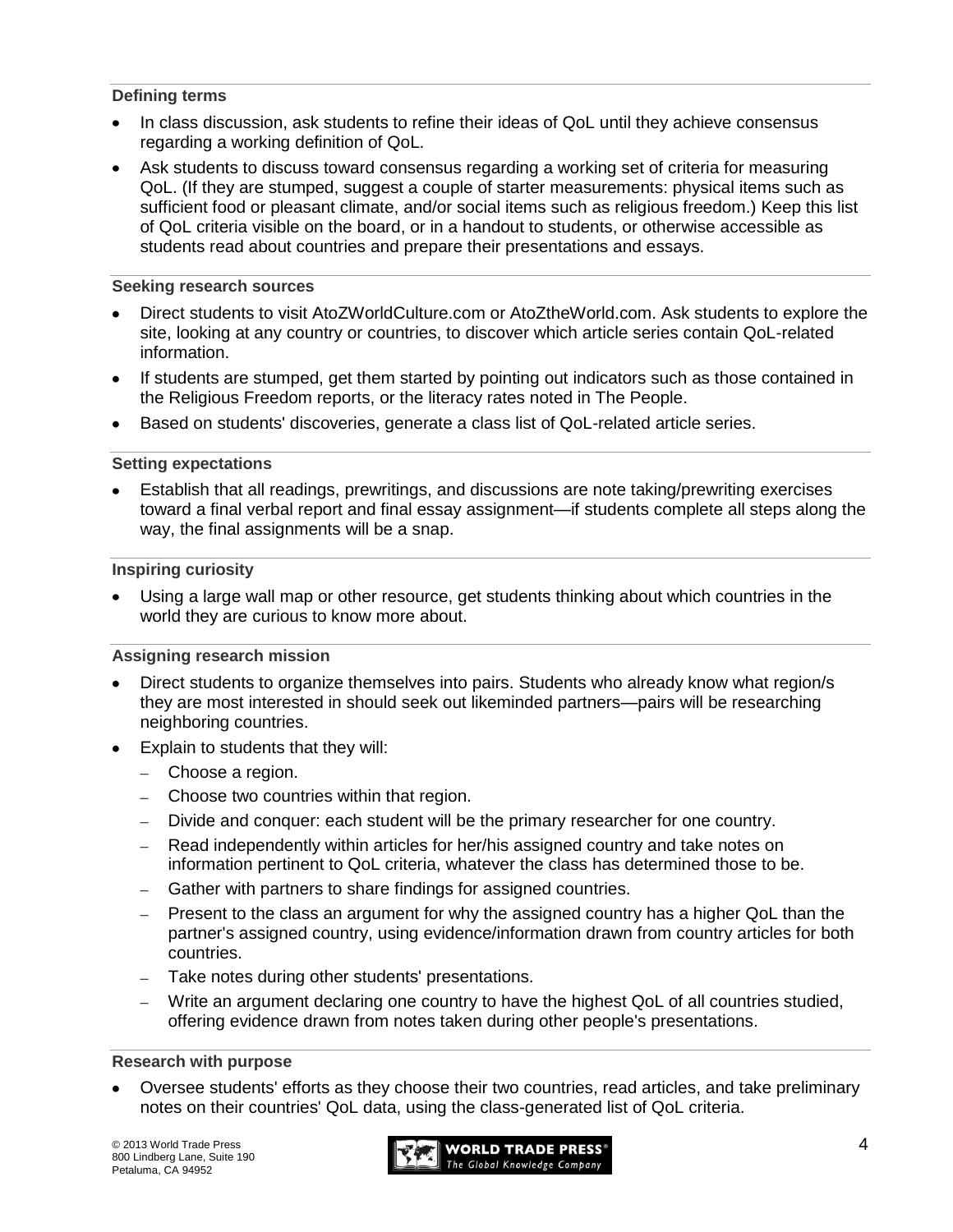Students should gather notes on each criteria item on the list.

### Session Two

## **Teacher introduction**

### **Comparing notes with partners**

- Oversee students' efforts as they present their findings to their partners.
	- According to teacher discretion, presenting findings might take the form of students walking each other through the salient points of the articles themselves, or presenting information from notes in the absence of the articles.
	- Remind students that they will make their presentations based on their own research and on their partner's research—they should be taking notes while their partners are sharing their findings.

### **Considering argument strategy**

- Direct students to look over their notes and decide, considering the class's QoL criteria list, how they could make the case that their country has a higher QoL than their partner's country.
- For some countries, this will be a comparatively simple task.
	- For example, wealthier countries next door to poorer nations may be able to boast longer life  $\mathbf{r}$ expectancies, higher literacy rates, and other positive QoL indicators.
	- Students representing such countries can make their case successfully by giving listeners the impression that the evidence in favor of their countries is overwhelming. They should be thorough in making and presenting their list of all the evidence in favor of their assigned country.
- For some countries, this assignment will be more challenging.
	- Poorer countries next to wealthier nations, or wartime countries next to peaceful nations, will be particularly challenging to represent.
	- Students representing such countries can make their case successfully by focusing on the one or two things that their country really has going for it, and by making a convincing claim that those one or two positives are so strong that they overcome negative factors. For example, Suriname is poor in money, but rich in world culture and fusion cuisine. Therefore, a student representing Suriname might be arguing for the overwhelming QoL value of cultural diversity and innovative cooking.

#### **Preparing presentations**

- Ask partners to informally present their arguments to each other.
- What objections can partners make to each other's arguments?
- Ask partners to debate the matter, making notes about any points their partners bring up that they aren't sure how to address.

#### **Persuading with logic and emotion**

Discuss with students the value of persuading with both logic and emotion. In class discussion, ask students to suggest potential logic-based and emotion-based responses to QoL-related information.

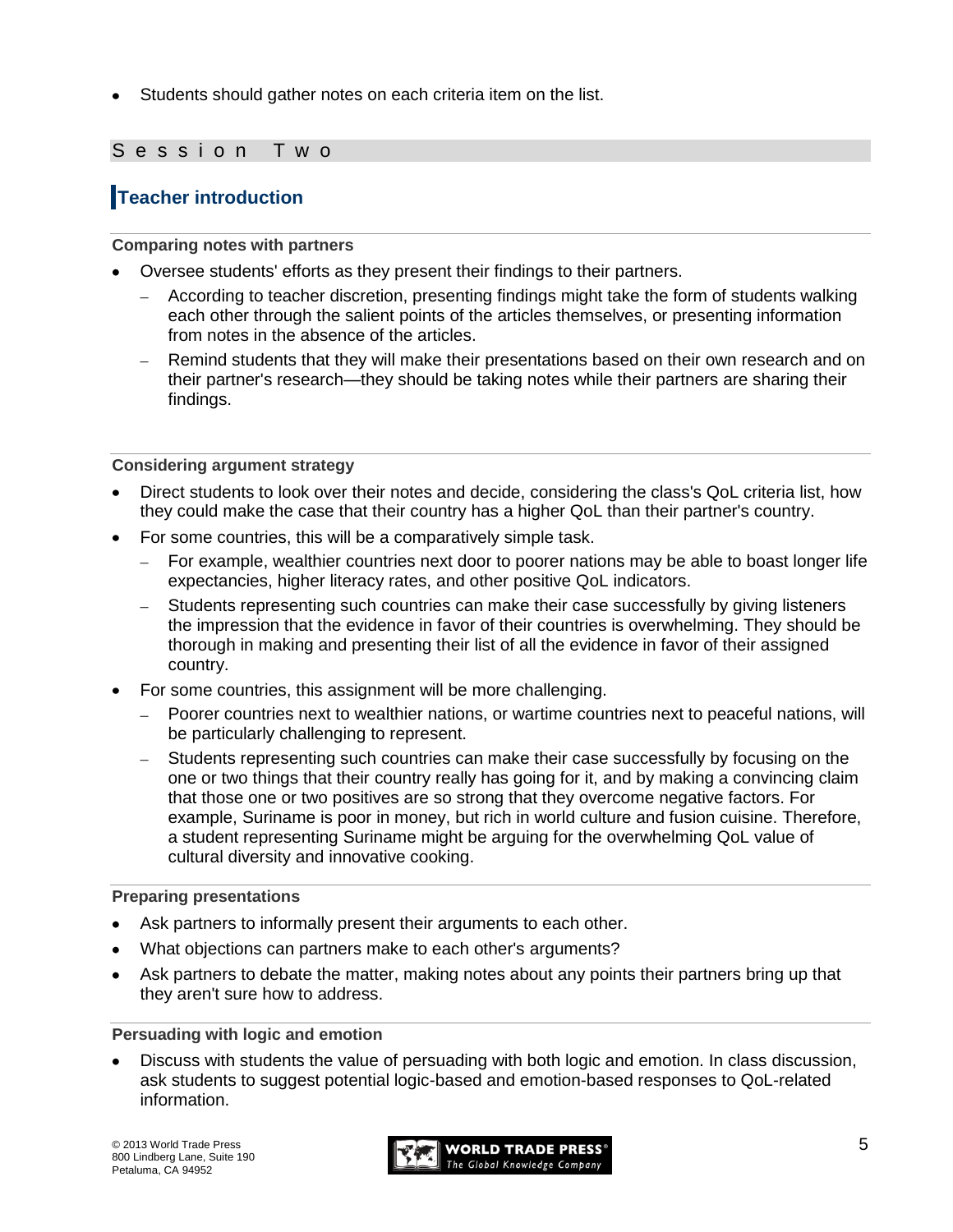- For example, gender equity is associated with positive economic outcomes for communities, a logic-based argument; on the other hand, lack of gender equity is associated with domestic violence and other issues likely to provoke heartfelt responses. Therefore, a presenter could address the value of gender equity in terms appealing to both logic and emotion.
- Suggest to students that they include some information in their presentations designed to appeal to logic, and some designed to appeal to emotion. If the same piece of information can appeal to both logic and emotion, students should make sure to specifically address both categories of response in the way they present the information.

### **Revising presentations**

- Direct students to return to the articles for their countries in order to a) fill in any holes in their arguments that their partners pointed out, b) look for any remaining QoL data that they might have missed, c) address both logic and emotion in their presentations.
- Direct students to prepare to make their arguments in five-minute presentations.

### Session Three

## **Teacher introduction**

**Presenting to the class**

Remind students that they will write an essay based on the notes they take during other students' presentations. Consider asking students to discuss note taking strategy before presentations begin.

### **Transitioning to written persuasion**

- Direct students to turn their case-making energies from verbal presentations to a written argument.
- Based on the notes students took during presentations, they will evaluate which country has the highest QoL overall, and make the case for the selected country to the reader.

#### **Writing Assignment**

- Written arguments will be five-paragraph essays in the style of travel articles.
	- Arguments will begin with enticing first lines that draw the reader in to learn more about the country.
	- After beginning with "hooks," first paragraphs will offer context and background information as necessary to allow the reader to understand the essay's purpose and argument.
	- The argument's thesis will arrive around the end of the first paragraph.
	- The thesis will articulate the three most compelling reasons to crown the selected country as the highest QoL in the world.
	- The subsequent three paragraphs will review the three compelling points in greater detail, one point per paragraph, offering appeals to both logic and emotion.
	- The conclusion will summarize the argument, and leave the reader with something  $\equiv$ memorable and compelling to consider about the country.

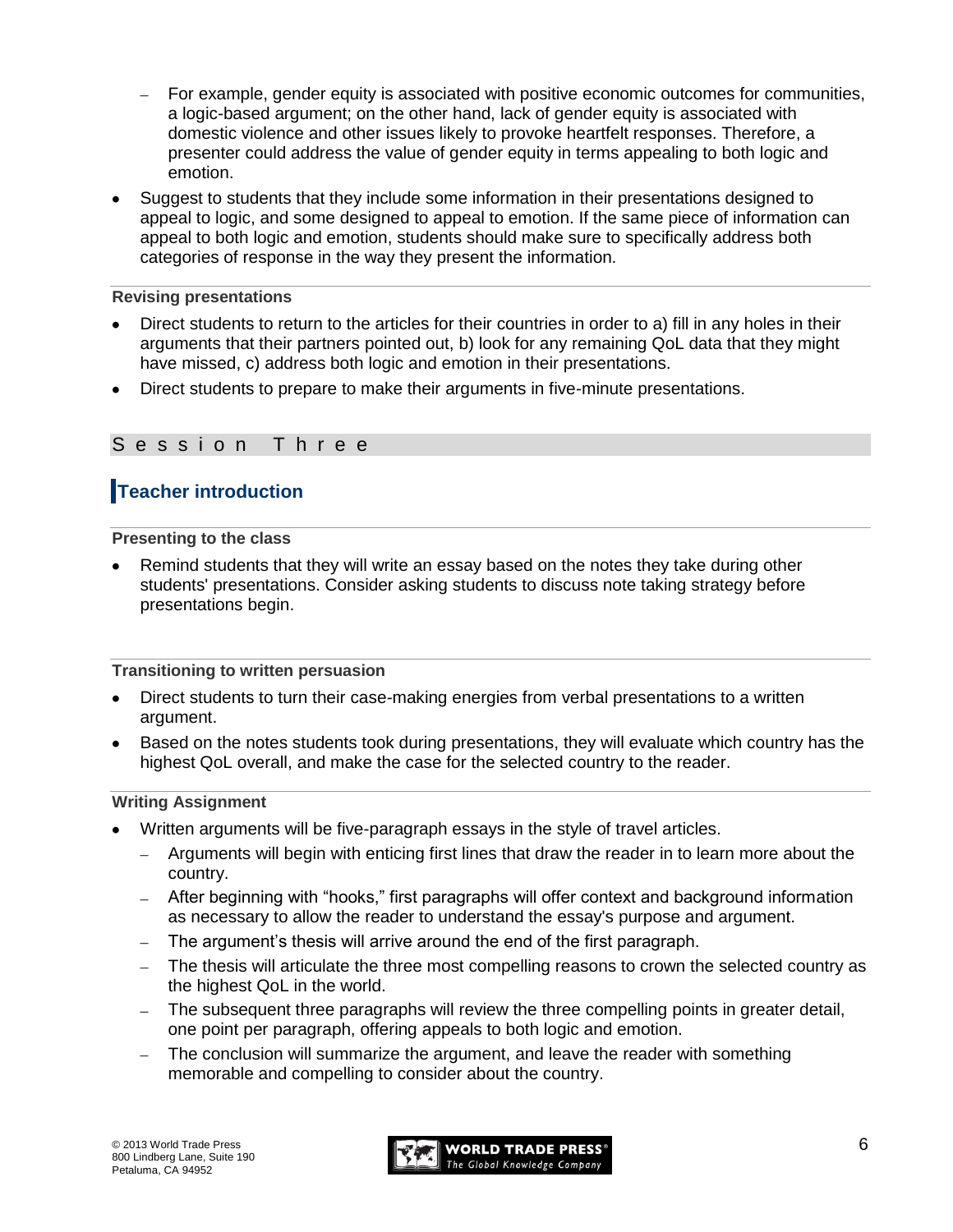Throughout, the prose will be lively. Specific expectations for greater and lesser degrees of diction formality and/or stylistic freedom will vary according to teacher discretion.

### S e s s i o n F o u r

## **Teacher introduction**

### **Model Articles**

- With students, review some model travel articles online at Gadling, BBC travel, and/or Lonely Planet.
- Ask students to share some of the best opening lines they can find. For example, here's a good hook from a Lonely Planet Magazine article on Yellowstone:
	- "'I sat there in amazement while my companions came up, and after that, it seemed to me that it was five minutes before anyone spoke.' So wrote Charles Cook in 1869, recording his expedition's dumbstruck arrival . . ."

<http://www.lonelyplanet.com/magazine/2012/04/yellowstone-the-greatest-outdoors/>

Ask students to identify in the articles some evidence for a writer's assertion that appeals to logic, and some evidence for a writer's assertion that appeals to emotion.

### **Outlining an evaluative argument**

- Ask students to brainstorm five opening lines with which they might tempt readers to learn more about their preferred countries.
- Ask students to share their five potential hooks with an expanded peer-review group of four students.
	- Students should give each other feedback on which opening lines they find most enticing.
- From their verbal presentation notes, ask students to identify and highlight the top three reasons why their selected country has the highest QoL.
- From their verbal presentation notes, ask students to identify and highlight any additional compelling information that they might like to leave the reader with in a concluding paragraph.

### S e s s i o n F i v e

## **Teacher introduction**

**Drafting an evaluative argument**

Direct students to draft their essays.

#### **Peer review**

- Direct students to gather in groups of four.
- Review the value of and ground rules for constructive criticism.
- Direct students to read each other's essays, and make written notes in answer to the following questions, which they will then share verbally:
- How engaged are you by the essay's opening lines? How would you recommend making the article's hook more exciting?